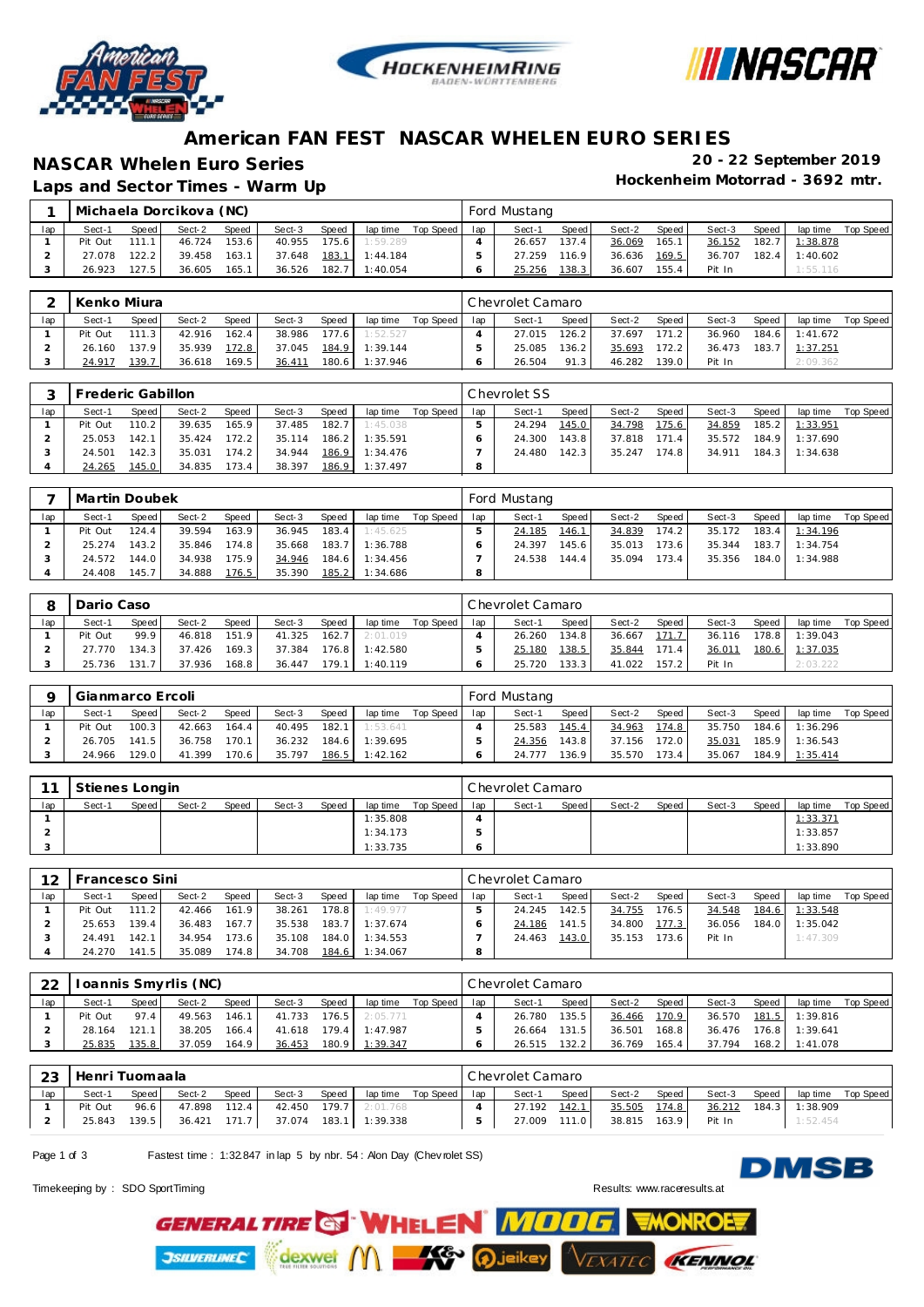





### **American FAN FEST NASCAR WHELEN EURO SERIES**

Laps and Sector Times - Warm Up

**NASCAR Whelen Euro Series 20 - 22 September 2019**

25.295 142.1 35.596 173.9 36.308 184.6 1:37.199 **6**

| 24  | Nicolo Rocca |                    |        |       |        |       |          |           |     | Chevrolet Camaro |       |        |       |        |       |          |           |
|-----|--------------|--------------------|--------|-------|--------|-------|----------|-----------|-----|------------------|-------|--------|-------|--------|-------|----------|-----------|
| lap | Sect-1       | Speed              | Sect-2 | Speed | Sect-3 | Speed | lap time | Top Speed | lap | Sect-1           | Speed | Sect-2 | Speed | Sect-3 | Speed | lap time | Top Speed |
|     | Pit Out      | 125.6 <sub>1</sub> | 37.721 | 166.9 | 36.605 | 181.5 | 1:40.822 |           |     | 24.105           | 143.8 | 34.531 | 75.6  | 34.488 | 185.6 | 1:33.124 |           |
|     | 24.865       | 141.0              | 35.316 | 173.1 | 35.351 | 183.7 | 1:35.532 |           |     | 24.090           | 145.4 | 34.825 | 176.2 | 34.509 | 186.9 | 1:33.424 |           |
|     | 24.458       | 144.2              | 34.803 | 175.0 | 34.895 | 185.6 | 1:34.156 |           |     | 23.979           | 141.5 | 34.689 | 175.9 | 34.702 | 185.2 | 1:33.370 |           |
|     | 24.209       | 145.6              | 34.709 | 175.6 | 34.559 | 185.6 | 1:33.477 |           | 8   |                  |       |        |       |        |       |          |           |

| 31  | Mauro Trione |              |        |                    |        |        |                  |           |     | Chevrolet SS |        |        |        |        |       |          |           |
|-----|--------------|--------------|--------|--------------------|--------|--------|------------------|-----------|-----|--------------|--------|--------|--------|--------|-------|----------|-----------|
| lap | Sect-1       | <b>Speed</b> | Sect-2 | Speed              | Sect-3 | Speed  | lap time         | Top Speed | lap | Sect-1       | Speed  | Sect-2 | Speed  | Sect-3 | Speed | lap time | Top Speed |
|     | Pit Out      | 109.4        | 49.873 | 129.21             | 48.637 | 169.5  | 2:10.886         |           |     | 24.809       | 143.0  | 35.600 | 173.1. | 35.859 | 183.1 | 1:36.268 |           |
|     | 26.685       | 135.2        | 37.234 | 170.6 <sub>1</sub> | 37.474 |        | $179.7$ 1:41.393 |           |     | 24.871       | 143.2  | 35.316 | 173.4  | 36.123 | 183.4 | 1:36.310 |           |
|     | 25.352       | 143.4        | 36.235 | 174.2              | 36.282 | 182.41 | 1:37.869         |           |     | 24.974       | 139.91 | 36.729 | '73.9  | 36.704 | 179.7 | 1:38.407 |           |

| 32  |         |       | Jacques Villeneuve |       |        |       |          |           |     | Chevrolet Camaro |       |        |         |        |       |                |           |
|-----|---------|-------|--------------------|-------|--------|-------|----------|-----------|-----|------------------|-------|--------|---------|--------|-------|----------------|-----------|
| lap | Sect-1  | Speed | Sect-2             | Speed | Sect-3 | Speed | lap time | Top Speed | lap | Sect-1           | Speed | Sect-2 | Speed I | Sect-3 | Speed | lap time       | Top Speed |
|     | Pit Out | 114.3 | 44.717             | 161.9 | 42.154 | 181.8 | 1:58.669 |           |     | 24.340           | 141.2 | 35.061 | 176.8   | 34.814 |       | 187.8 1:34.215 |           |
|     | 25.270  | 137.1 | 36.232             | 174.2 | 38.388 | 184.3 | 1:39.890 |           |     | 24.094           | 144.2 | 35.479 | 176.5   | 34.963 |       | 185.6 1:34.536 |           |
|     | 24.487  | 142.9 | 35.906             | 175.0 | 35.227 | 185.9 | 1:35.620 |           |     | 24.183           | 142.1 | 34.988 | 176.8   | 34.662 | 186.2 | 1:33.833       |           |

| 33  | Lucas Lasserre |       |        |       |        |        |          |           |     | Chevrolet Camaro |            |        |                   |        |        |          |           |
|-----|----------------|-------|--------|-------|--------|--------|----------|-----------|-----|------------------|------------|--------|-------------------|--------|--------|----------|-----------|
| lap | Sect-1         | Speed | Sect-2 | Speed | Sect-3 | Speed  | lap time | Top Speed | lap | Sect-1           | Speed      | Sect-2 | Speed             | Sect-3 | Speed  | lap time | Top Speed |
|     | Pit Out        | 102.1 | 48.987 | 132.5 | 43.750 | 162.71 | 2:04.070 |           |     | 24.928           | 143.2      | 36.335 | 172.2             | 35.216 | 497.   | : 36.479 |           |
|     | 28.679         | 138.5 | 41.103 | 166.4 | 37.467 | 181.8  | 1:47.249 |           |     | 25.185           | 136.2      | 37.886 | 153.4             | 37.866 | 183.4. | : 40.937 |           |
|     | 25.636         | 142.5 | 35.612 | 1717  | 35.597 | 182.   | 36.845   |           |     | 24.969           | 141<br>.5' | 36.269 | 72.0 <sub>1</sub> | 35.891 | 182.   | :37.129  |           |

| 36  | Ulysse Delsaux |        |        |              |        |       |          |           |     | l Chevrolet Camaro |       |        |        |        |              |          |           |
|-----|----------------|--------|--------|--------------|--------|-------|----------|-----------|-----|--------------------|-------|--------|--------|--------|--------------|----------|-----------|
| lap | Sect-1         | Speed  | Sect-2 | <b>Speed</b> | Sect-3 | Speed | lap time | Top Speed | lap | Sect-1             | Speed | Sect-2 | Speed  | Sect-3 | <b>Speed</b> | lap time | Top Speed |
|     | Pit Out        | 103.1  | 43.573 | 141.4        | 41.161 | 180.6 | 1:55.378 |           |     | 24.406             | 141   | 35.931 | 174.21 | 35.011 | 183.4        | 1:35.348 |           |
|     | 25.372         | 139.4  | 37.749 | 170.6        | 36.273 | 184.0 | 1:39.394 |           |     | 24.308             | 141.2 | 35.018 | 174.8  | 34.884 | 182.1        | 1:34.210 |           |
|     | 24.492         | 141.91 | 34.919 | 174.2        | 35.207 | 182.7 | 1:34.618 |           |     | 24.378             | 141.9 | 35.076 | 173.6  | 35.308 | 182.7        | 1:34.762 |           |

|     |         |         | Marcucci Lorenzo (NC) |       |        |       |          |           |     | Chevrolet Camaro |         |        |       |        |       |          |           |
|-----|---------|---------|-----------------------|-------|--------|-------|----------|-----------|-----|------------------|---------|--------|-------|--------|-------|----------|-----------|
| lap | Sect-1  | Speed I | Sect-2                | Speed | Sect-3 | Speed | lap time | Top Speed | lap | Sect-1           | Speed I | Sect-2 | Speed | Sect-3 | Speed | lap time | Top Speed |
|     | Pit Out | 114.2   | 40.970                | 159.5 | 38.189 | 177.6 | 1:46.945 |           |     | 24.356           | 143.2   | 34.867 | 175.3 | 35.135 | 182.7 | 1:34.358 |           |
|     | 25.521  | 137.6   | 36.385                | 173.6 | 35.612 | 182.1 | 1:37.518 |           |     | 24.318           | 143.0   | 35.144 | 174.8 | 35.211 | 184.3 | 1:34.673 |           |
|     | 24.575  | 140.4   | 35.349                | 174.5 | 35.247 | 181.8 | 1:35.171 |           |     | 24.219           | 143.2   | 35.170 | 176.5 | 35.152 | 184.9 | 1:34.541 |           |
|     | 24.355  | 141.4   | 35.243                | 173.9 | 36.289 | 182.7 | 1:35.887 |           | 8   |                  |         |        |       |        |       |          |           |

| -46 | $\tau_{ba}$ |       |        |       |        |       |          |           |     | Chevrolet Camaro |       |        |       |        |       |          |           |
|-----|-------------|-------|--------|-------|--------|-------|----------|-----------|-----|------------------|-------|--------|-------|--------|-------|----------|-----------|
| lap | Sect-1      | Speed | Sect-2 | Speed | Sect-3 | Speed | lap time | Top Speed | lap | Sect-1           | Speed | Sect-2 | Speed | Sect-3 | Speed | lap time | Top Speed |
|     | Pit Out     | 113.0 | 46.406 | 155.2 | 37.736 | 181.8 | 1:54.833 |           |     | 24.832           | 144.2 | 35.305 | 172.5 | 35.615 | 185.2 | 1:35.752 |           |
|     | 25.088      | 139.4 | 36.076 | 173.9 | 35.401 | 185.6 | 1:36.565 |           |     | 24.940           | 138.1 | 35.464 | 175.3 | 35.276 | 174.2 | 1:35.680 |           |
|     | 24.567      | 139.7 | 35.694 | 171.2 | 35,800 | 183.7 | 1:36.061 |           |     | 24.530           | 139.7 | 35.291 | 75.9  | 35.169 | 184.9 | 1:34.990 |           |

| 48  | Ander Vilarino |       |        |       |        |       |          |           |         | Ford Mustang |       |        |        |        |       |          |           |
|-----|----------------|-------|--------|-------|--------|-------|----------|-----------|---------|--------------|-------|--------|--------|--------|-------|----------|-----------|
| lap | Sect-1         | Speed | Sect-2 | Speed | Sect-3 | Speed | lap time | Top Speed | lap     | Sect-1       | Speed | Sect-2 | Speed  | Sect-3 | Speed | lap time | Top Speed |
|     | Pit Out        | 126.3 | 38.511 | 166.4 | 37.207 | 180.9 | 1:42.593 |           |         | 24.884       | 144.4 | 34.992 | 175.9  | 35.545 | 185.2 | 1:35.421 |           |
|     | 25.210         | 142.7 | 35.882 | 171.4 | 35.770 | 185.2 | 1:36.862 |           |         | 24.515       | 144.8 | 37.382 | 170.91 | 36.016 | 185.6 | 1:37.913 |           |
|     | 25.044         | 144.0 | 35.081 | 173.4 | 35.678 | 184.6 | 1:35.803 |           |         | 24.787       | 144.2 | 35.318 | 173.6  | 35.277 | 184.6 | 1:35.382 |           |
|     | 24.704         | 139.4 | 35.277 | 172.8 | 35.245 | 185.9 | 1:35.226 |           | $\circ$ |              |       |        |        |        |       |          |           |

| 5C  | Loris Hezemans |       |        |       |        |         |          |           |     | Ford Mustang |        |        |        |        |         |          |           |
|-----|----------------|-------|--------|-------|--------|---------|----------|-----------|-----|--------------|--------|--------|--------|--------|---------|----------|-----------|
| lap | Sect-1         | Speed | Sect-2 | Speed | Sect-3 | Speed   | lap time | Top Speed | lap | Sect-1       | Speed  | Sect-2 | Speed  | Sect-3 | Speed   | lap time | Top Speed |
|     | Pit Out        | 118.8 | 39.477 | 167.4 | 36.418 | 186.9 L | 1:43.659 |           |     | 23.882       | 145.9  | 59.652 | 168.2  | 35.903 | 187.2   | 1:59.437 |           |
|     | 24.686         | 144.8 | 35.102 | 177.6 | 35.218 | 188.2   | 1:35.006 |           |     | 23.874       | 142.71 | 34.620 | 178.2  | 34.695 | 186.9 L | 1:33.189 |           |
|     | 24.924         | 134.2 | 35.044 | 178.5 | 34.713 | 187.2   | 1:34.681 |           |     | 23.941       | 146.7  | 34.496 | 177.31 | 34.771 | 188.2   | 1:33.208 |           |

Page 2 of 3 Fastest time : 1:32.847 in lap 5 by nbr. 54 : Alon Day (Chev rolet SS)

Timekeeping by : SDO SportTiming Results:<www.raceresults.at>

**JSILVERLINEC** 

**DMSB** 



**XATEC** 

KENNOL